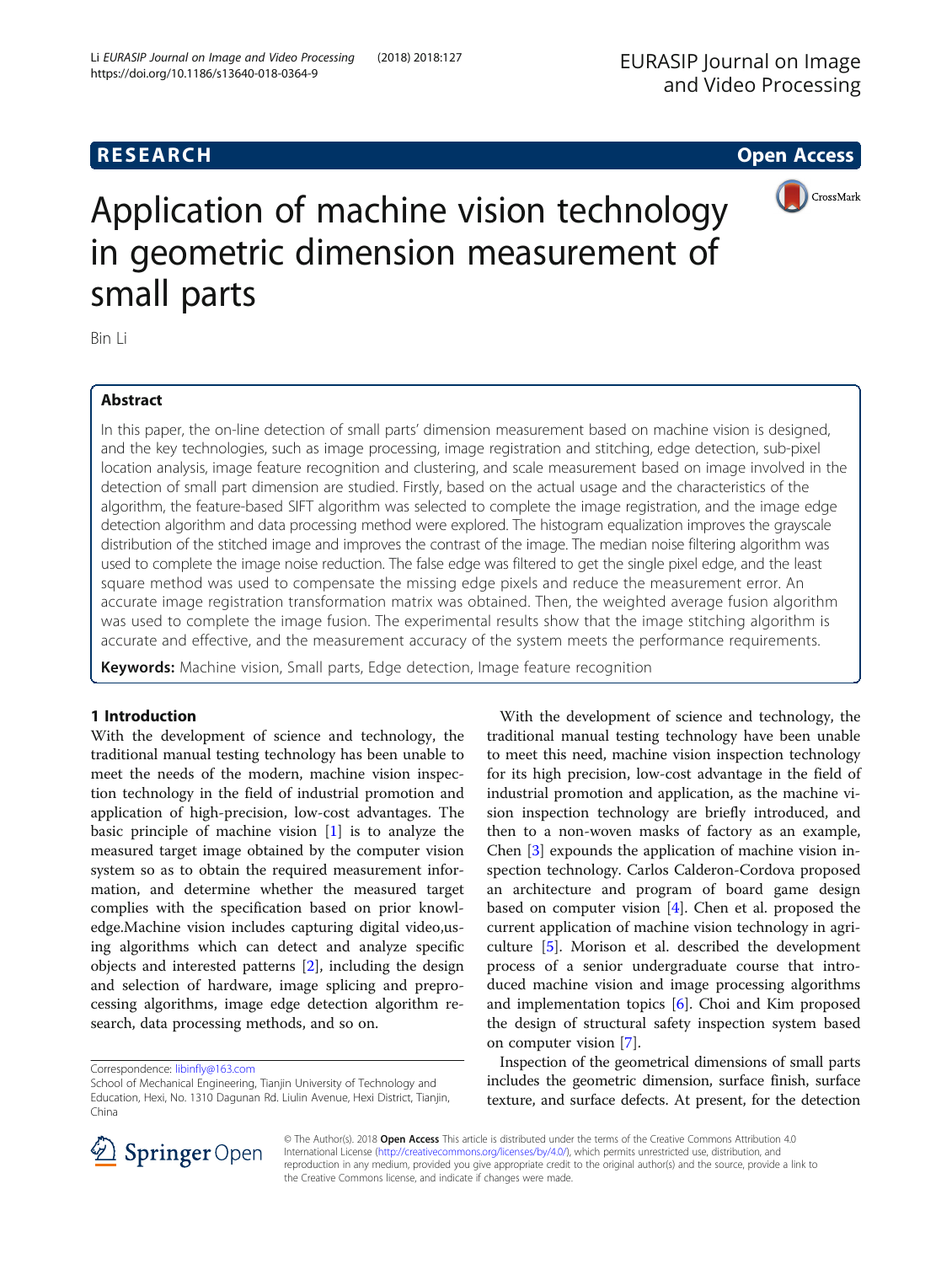of small parts is mainly machine vision detection, machine vision detection technology has been widely used in these aspects.

Pavim established a flexible detection system for small batch production by combining sensors and data [[8\]](#page-7-0). Jin et al. proposed a method of using computer vision technology to detect small ceramic tube defects [[9\]](#page-7-0), using computer and computer vision, electromechanical and other technologies to develop an automatic detection system, and to achieve a small ceramic tube for automatic detection and classification. Böhm and Jech [[10](#page-7-0)] scanned the surface with a small scattered light sensor using a red LED as a light source. The intensity distribution of scattered light detected depends on the topography of the reflective surface. The system can detect scratches on the high gloss metal sheet with a typical width of 1 μm and a depth of 40 nm. Kawasue and Komatsu [\[11](#page-7-0)] proposed a mobile robot equipped with two lasers and a CCD camera for pipeline inspection. The mobile robot can reconstruct the 3D shape of the sewage pipeline. Since the tilt of the mobile robot with respect to the axis of the pipe is expressed as a deformation between the two circular stripes, the shape of the sewage pipe can be accurately measured regardless of the inclination of the robot. Li et al. [[12\]](#page-7-0) applied machine vision technology to automate the inspection and condition monitoring of railway tracks. An imaging setup framework for capturing multiple video streams was proposed for the detection of important rail assemblies such as backing plates, nails, anchor rods, and connecting rod bolts, and for defect identification such as raised spikes, defect severity analysis and time condition analysis, and long-term forecast evaluation. The average detection rate of component detection has been initially achieved 98.2%, the false-positive rate was 1.57%, and the false-negative rate was 1.78%. He and Wang [\[13](#page-7-0)] developed an improved small defect detection algorithm for real-time leather surface detection using an enhancement method based on discrete cosine transform (DCT). The experimental results show that the proposed small defect detection method can achieve 94% detection rate of small defects.

With the continuous improvement of precision requirements for industrial inspection, the basic pixel-level accuracy in machine vision recognition has not been able to meet the requirements of actual measurement, so it needs a more accurate edge extraction algorithm [[14,](#page-7-0) [15\]](#page-7-0), that is, sub-pixel algorithm  $[16]$  $[16]$ . The sub-pixel algorithm [[17](#page-7-0)] generally needs to find the position of the edge pixel [\[18](#page-7-0)] using the classical algorithm first and then use the gray value of the surrounding pixel  $[18]$  $[18]$  as the supplementary information for judgment, using interpolation, fitting, and so on [[19](#page-7-0)–[21](#page-7-0)] to position the edge in a more precise position.

On the basis of the discussion of the accuracy, the anti-noise ability, and the computation of the common sub-pixel location algorithm  $[22-24]$  $[22-24]$  $[22-24]$  $[22-24]$ , this paper proposes an improved least squares subdivision method [[25](#page-7-0)–[27](#page-7-0)] to sub-pixel fitting for straight lines [\[28](#page-7-0)–[30](#page-7-0)]. In this paper, three standard nuts are used as the measurement data, mainly using the interpolation method before binomial modified and after binomial modified based on Canny operator to sub-pixel locate the inner circle of the test sample, extract the sub-pixel coordinates, and use the least square method to fit the circle diameter. The error of sub-pixel value is 0.0314, and the error of the improved sub-pixel algorithm is 0.0108. The three measured value is 3.392, and the average value of machine vision recognition technology is 3.403. By contrast, it can be found that the improved sub-pixel value improves the positioning accuracy and operation speed.

# 2 Proposed method

The key to the detection of small part dimension is vision technology, including image acquisition, image edge detection and sub-pixel positioning, image stitching, and dimension estimation.

# 2.1 Image acquisition

The visual image that can be seen by the eye is continuous, and the computer can only process discrete data, so the visual inspection system must convert the continuous image function into a discrete data set. This process is called digitization of the image. The process of digitizing an image is the process of generating a one-dimensional matrix in a computer. The digitization process consists of one step: scanning, sampling, and quantification.

The image acquisition is actually to convert the visual image and intrinsic features of the measured object into a series of discrete data that can be processed by the computer. The result of scanning an image according to a rectangular scanning grid is to generate a one-dimensional integer matrix corresponding to the image. The position of each element (pixel) in the matrix is determined by the scanning order, and the gray value of each pixel is determined by the samples that are generated and quantized to give an integer representation of each pixel's gray value. Therefore, the result of image acquisition is to digitize a natural continuous image and finally obtain a digital image. It generally has two common representations.

# (1) Array representation of grayscale images

Suppose continuous images  $f(x, y)$  are sampled at equal intervals and arranged in an  $M \times N$  array (generally squared  $N \times N$ , each element in the image array is a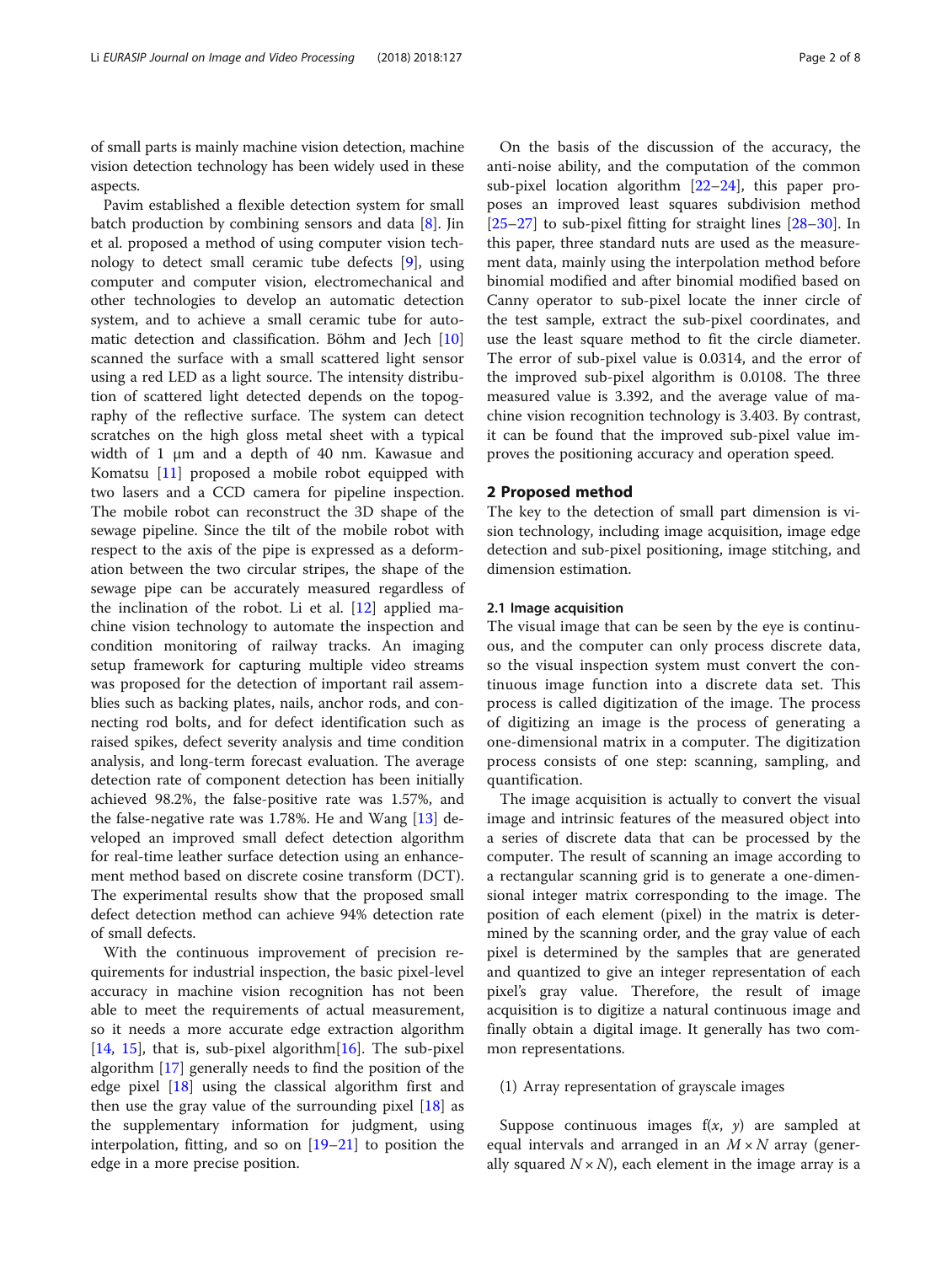<span id="page-2-0"></span>

discrete value called a pixel (pix-el). In digital image processing, it is generally assumed that the array  $N$  and the gray level are both integer powers of two, as shown in Eq. 1.

$$
f(x,y) = \begin{bmatrix} f(0,0) & f(0,1)... & f(0,N-1) \\ f(1,0) & f(1,1)... & f(1,N-1) \\ f(N-1,0) & f(N-1,1) & f(N-1,N-1) \end{bmatrix}
$$
(1)

# (2) Binary image representation

The binarization of the image is that the entire image presents a clear black and white effect. The 256 brightness level grayscale image is selected by an appropriate threshold to obtain a binarized image that can still reflect the overall image and local characteristics of the image. If a particular object has a uniform gray value inside, and it is in a uniform background with other levels of gray values, we can get the comparison segmentation effect by using the threshold method. When the difference between the object and the background is not reflected in the grayscale value, this difference feature can be converted to a grayscale difference, and then the threshold selection technique is used to segment the image. The image can observe the specific results of the segmented image dynamically by adjusting the threshold dynamically to achieve the binary.

In digital image processing, in order to reduce the amount of computation, grayscale images are often converted to binary image processing. The so-called binary image is that the image has two gray levels (only black and white), that is the pixel gray level is 1 or 0.

# 2.2 Image edge detection

The visual measurement system of mechanical parts is generally carried out under a carefully designed and controllable environment. The acquired image of the measured part has a large contrast between the target and the background, and the signal-to-noise ratio is relatively high. A high signal-to-noise ratio image is edge-detected by the edge detection operator to obtain a single-pixel edge point. The edges of most mechanical parts are composed of straight lines and arcs. The linear parameters are usually determined by the least square linear regression method, which is the most commonly used sub-pixel detection method for line edges. The least squares linear regression method in the fitting method

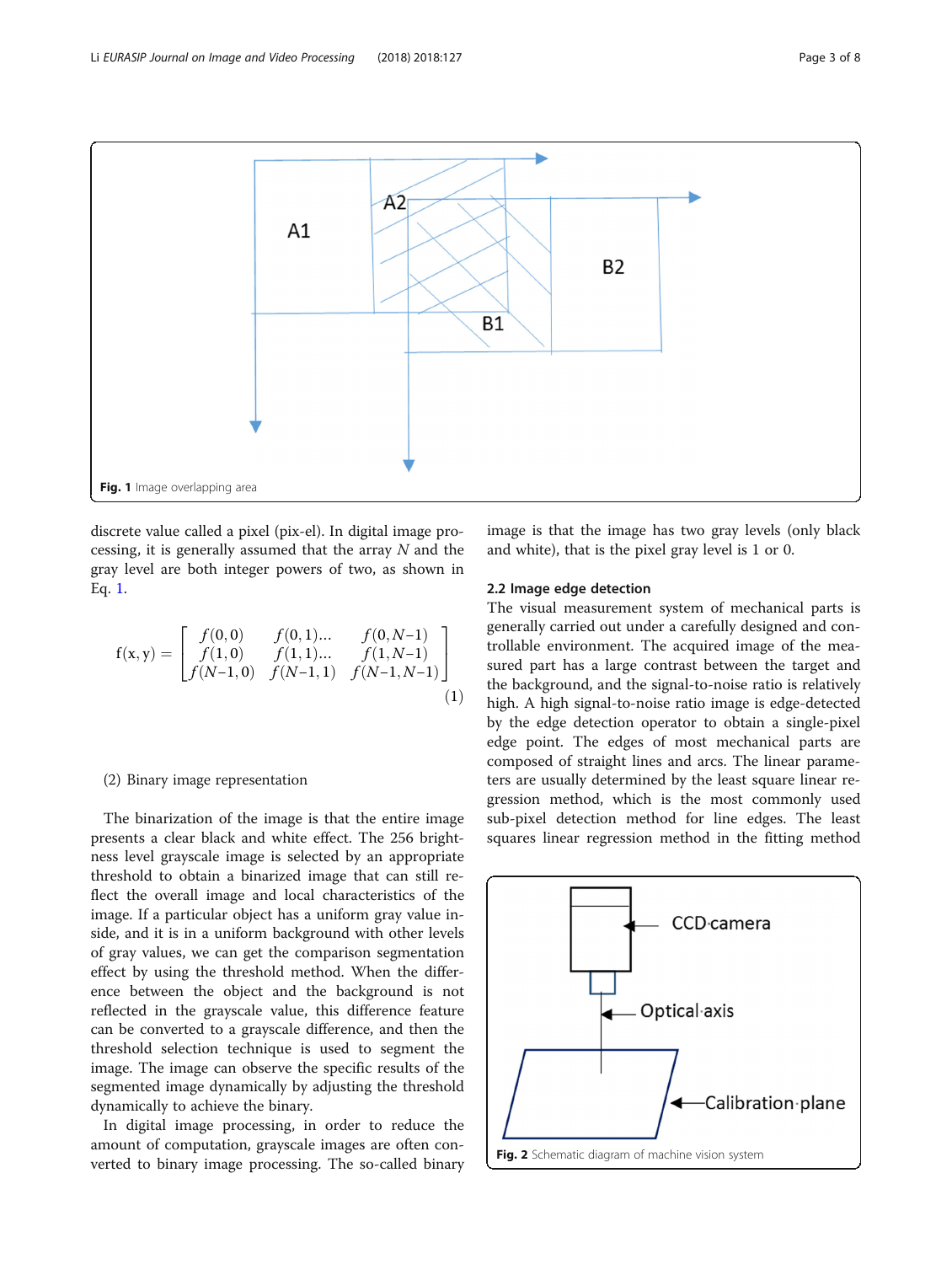can calculate the boundary of the straight line portion of the edge image at one time, and the positioning is fast.

The edge points of a straight line can be regarded as a set of vectors, and the edge vectors can be accurately located by least square straight line fitting.

Let the linear regression equation be:

<span id="page-3-0"></span>Fig. 3 Parts to be measured

$$
\hat{y} = a_0 + a_1 x \tag{2}
$$

In Eq. 2,  $a_0$  and  $a_1$  are the constants and coefficients of the regression equation.

The corresponding regression values are:

$$
\begin{cases}\n\hat{y}_1 = a_0 + a_1 x_1 \\
\hat{y}_2 = a_0 + a_2 x_2 \\
\dots \\
\hat{y}_n = a_0 + a_n x_n\n\end{cases}
$$
\n(3)

when the value of x is  $x_1, x_2, \ldots, x_n$ .

According to extreme conditions, there are:

$$
\frac{\partial S}{\partial a_0} = 2 \sum_{i=1}^n (a_0 + a_1 x_i - y_i) x_i = 0
$$
\n
$$
\frac{\partial S}{\partial a_1} = 2 \sum_{i=1}^n (a_0 + a_1 x_i - y_i) x_i = 0
$$
\n(4)

Solve the above equations and get the result:

Table 1 The direction of the template

| Direction template         | A1 | A2.                                         | A3 | A4 |  |
|----------------------------|----|---------------------------------------------|----|----|--|
| F0 coordinates             |    | $(a,b-1)$ $(a+1,b-1)$ $(a+1,b)$ $(a+1,b+1)$ |    |    |  |
| F <sub>2</sub> coordinates |    | $(a,b+1)$ $(a-1,b+1)$ $(a-1,b)$ $(a-1,b-1)$ |    |    |  |
| Directional coordinates A5 |    | A6.                                         | A7 | A8 |  |
| F0 coordinates             |    | $(a,b+1)$ $(a-1,b+1)$ $(a-1,b)$ $(a-1,b-1)$ |    |    |  |
| F <sub>2</sub> coordinates |    | $(a,b-1)$ $(a+1,b-1)$ $(a+1,b)$ $(a+1,b+1)$ |    |    |  |

$$
a_0 = \frac{\sum_{i=1}^{n} x_i \sum_{i=1}^{n} x_i y_i - \sum_{i=1}^{n} y_i \sum_{i=1}^{n} x_i^2}{(2n+1) \sum_{i=1}^{n} x_i^2 - \left(\sum_{i=1}^{n} x_i\right)^2}
$$
\n
$$
a_1 = \frac{\sum_{i=1}^{n} x_i \sum_{i=1}^{n} y_i - (2n+1) \sum_{i=1}^{n} y_i x_i}{\sum_{i=1}^{n} x_i^2 - (2n+1) \sum_{i=1}^{n} x_i^2}
$$
\nFrom Eq. 5, the constants and coefficients of the re-

 $\frac{n}{\cdot}$ 

gression equation are obtained, and the fitted line is obtained as Eq. 2, which is the sub-pixel position passing through the edges of the straight line pixels. The positioning accuracy of sub-pixels is related to the number of points and noise involved in fitting. The more points participating in fitting, the more accurate the sub-pixel positioning of the straight line, but the more time it takes for the calculation. The smaller the noise, the higher the positioning accuracy.

# 2.3 Image stitching

 $n$ 

Image matching is a key step before stitching. The purpose is to find the overlapping part of adjacent images, that is to achieve image alignment. The essence is to find the internal relationship between the two images and find the relationship between the two sets of corresponding data. The matching based on the similarity between the images can be divided into a feature-based method and a non-feature method from the matching method. The feature-based method requires selecting a series of features from two images and then performing feature matching between images according to the principle of similarity. Finally, the optimization process is used to calculate the transformation from one image to another. The selection of features can be feature points or feature flags. The feature point can be the corner point of the image, the center of gravity of the closed contour line, the texture feature point, or other prominent points. The key issue is to find the feature that fits the target. Non-feature matching is the alignment based on the correlation principle. The least squares difference function of some parameters is used to find the registration region of the image. For example, the region with the smallest gray-scale difference is directly searched from the overlapping region, although it does not rely on the external target feature, but it is required that the changes in grayscale, rotation, and deformation between images are small.

Szeliski proposed an image smoothing algorithm: the gray value of the pixel in the overlapping region of the image is obtained by weighted averaging of the gray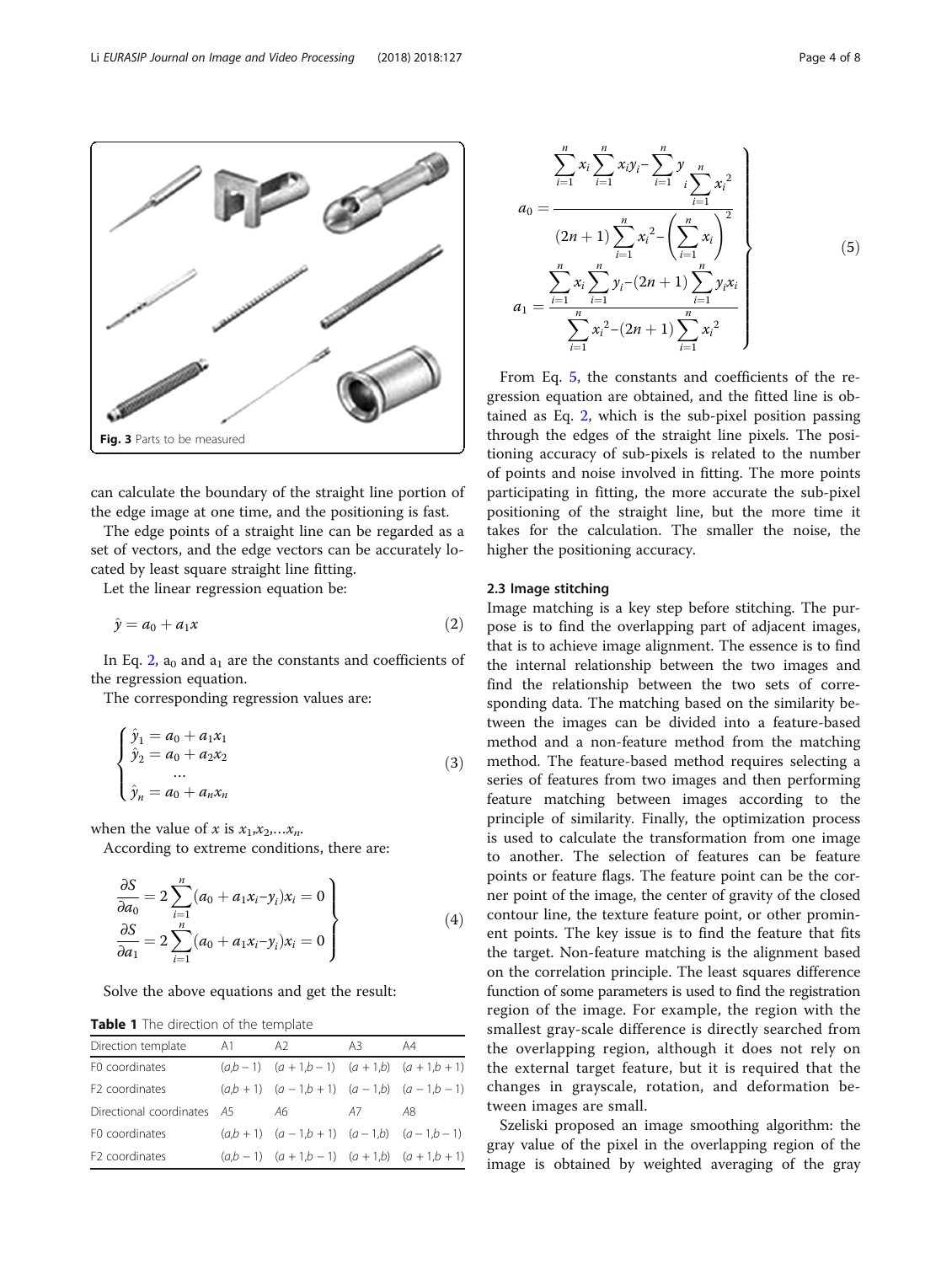<span id="page-4-0"></span>

value of the corresponding pixel in the two images. The specific method is as follows:

- (1) Project image B onto the coordinate system of image A, as shown in Fig. [1](#page-2-0). Areas A1 and B2 do not belong to the overlapping area. The values of the merged image pixels take the values of A1 and B2.
- (2) The overlapping areas A2 and B1 represent the same physical scene and have the same geometric properties after registration. In the overlap region, take the gray weighted mean:  $G = d1 \times A2 + d2 \times$ *B1 d1* ∈ (0, 1), and *d1* + *d2* = 1; *d1* is related to the abscissa of the pixel point, in the direction from A to B, gradient from 0 to 1.
- (3) Divide  $A2$  and  $B1$  into two  $L1$ ,  $L2$ , and  $L3$  columns, taking  $(L1 = L3) > L2$ .
- (4) Let the resulting image after fusion be  $R$  and set the threshold Th. In *L*1, if  $|A2 - G| < Th$ ,  $R = G$ , otherwise  $R = A2$ . In L2, if  $|\max(A2, B1) - G| < Th$ ,  $R = G$ , otherwise  $R = max(A2, B1)$ . In L3, if  $|B1 - G|$  $\langle Th, R = G, \text{ otherwise } R = B1.$

# 2.4 Defect feature extraction

After obtaining the stitched image of the surface of the part, extract the global image of the surface with surface defects for edge extraction of defects. Once the surface



defects of the test sample are detected, the defects are classified. Firstly, feature extraction is performed on the defects. Feature extraction is an important part of image pattern recognition. Its purpose is to extract a set of features that are as concise as possible and most effective in order to improve the recognition effect and efficiency of the classifier. In this paper, sub-pixel positioning is applied to the defect boundary in the global image of the surface of the part. And the fuzzy clustering algorithm is used to identify and divide the defects. Fuzzy clustering algorithm is a clustering algorithm based on partition. The idea is to make the similarity among the objects that are divided into the same cluster be the largest, and the similarity between different clusters is the smallest. The FCM(Fuzzy C-means) clustering uses fuzzy partitioning to make each given data point determine the degree to which it belongs to each group with a membership degree between [0,1]. The general form of the value function of FCM is as Eq. 6:

$$
J(U, c_1, ... c_c) = \sum_{i=1}^{c} J_i = \sum_{i=1}^{c} \sum_{j=1}^{n} u_{ij}^{m} d_{ij}^{2}
$$
 (6)

Where  $u_{ii}$  is between [0,1],  $c_i$  is the clustering center of fuzzy group i,  $di\hat{j} = ||c_i - x_j||$  is the Euclidean distance between the  $i$  cluster center and the  $j$  data point, and  $m \in [i, \infty)$  is a weighted exponent. By constructing an

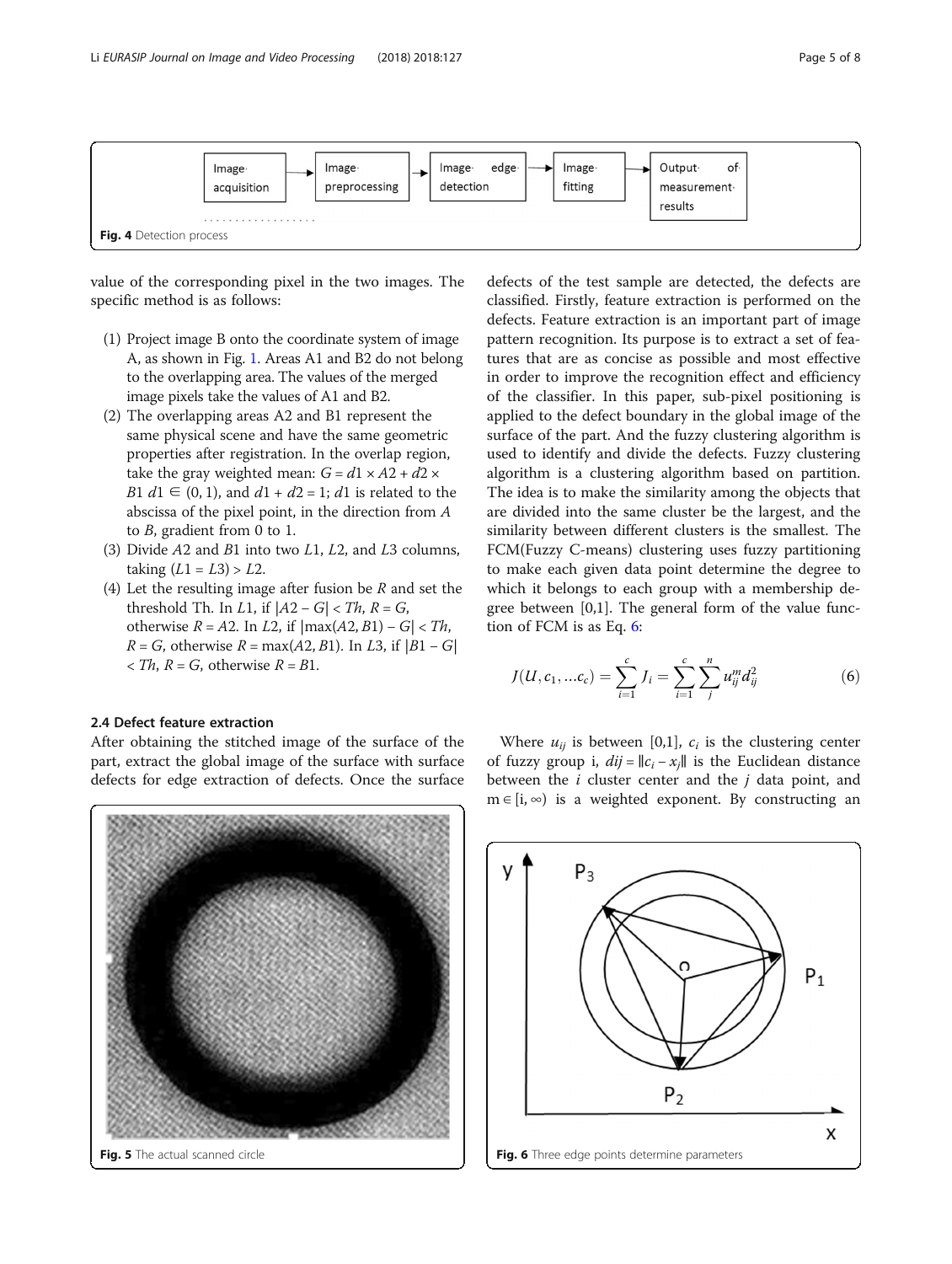<span id="page-5-0"></span>

objective function such as Eq. 7, the necessary conditions for the minimum value of Eq. [6](#page-4-0) can be obtained:

$$
\overline{J}(U, c_1, ...c_c, \lambda_1, \lambda_2, ... \lambda_n) \n= J(U, c_1, ...c_c) + \sum_{j=1}^n \lambda_j \left( \sum_{i=1}^c u_{ij} - 1 \right) \n= \sum_{i=1}^c \sum_j^n u_{ij}^m d_{ij}^2 + \sum_{j=1}^n \lambda_j \left( \sum_{i=1}^c u_{ij} - 1 \right)
$$
\n(7)

The above algorithm can also choose to initialize the clustering center and then perform the iterative process. Because it cannot ensure that the FCM converges to an optimal solution, the performance of the algorithm depends on the initial clustering center. Therefore, we either use another fast algorithm to determine the initial cluster center or start the algorithm each time with a



different initial cluster center and run the FCM multiple times.

The work of this paper is to detect the thread geometry of the nut bolt and its defects, both of which are based on machine vision. This article deals with the image acquired by the camera after writing the program in the image processing software. The image processing content includes the following parts: image grayscale, binarization, edge detection, edge sub-pixel detection, etc., achieving the ultimate goal of detecting component defects and dimensions. The edge detection algorithm and data processing method of the image are explored.

# 3 Experimental results

In the visual inspection system, it is necessary to establish the mutual correspondence between the location of the pixel points in the image and the location of the surface points of the space parts, for obtaining the geometric dimensions from the small parts image. This mutual correspondence is determined by the imaging system imaging model; the parameter in the model is that the camera parameter measurement system captures the image reflecting the surface characteristics of the shaft through the CCD camera. By processing the acquired image data, the computer can quickly and accurately calculate the geometric dimensions e of the small parts, and the results are displayed directly. The whole schematic diagram of machine vision system is shown in Fig. [2](#page-2-0).

The dimension of the small parts is the dimension of the shape and the dimension of the position. For thin plate parts, the hole diameter and hole center distance are the parameters that need to be measured. For threaded parts, the inner diameter, outer diameter, and thread pitch are important parameters for thread measurement. To verify the accuracy and repeatability of the measurement, the test samples are shown in Fig. [3](#page-3-0). Three standard nuts (H1, H2, H3) are used as measurement data for the inner diameter of the test circle.

The method of edge detection in this paper is to combine the Canny operator with the quadratic polynomial improved interpolation; firstly use the Canny operator to coarsely locate the edges. Then, the gradient image is calculated by adding a template operator to calculate the gradient image. Finally, the binomial expression is used to perform interpolation calculations, that is, the improved quadratic polynomial interpolation based on Canny operator. Follow the F1 coordinates to find the adjacent F0 and F2, which detects the sub-pixel edges and finds the coordinates of the edge points, as shown in Table [1](#page-3-0).

# 4 Discussion

In this paper, the basic process of detecting machine parts based on machine vision is shown in Fig. [4.](#page-4-0)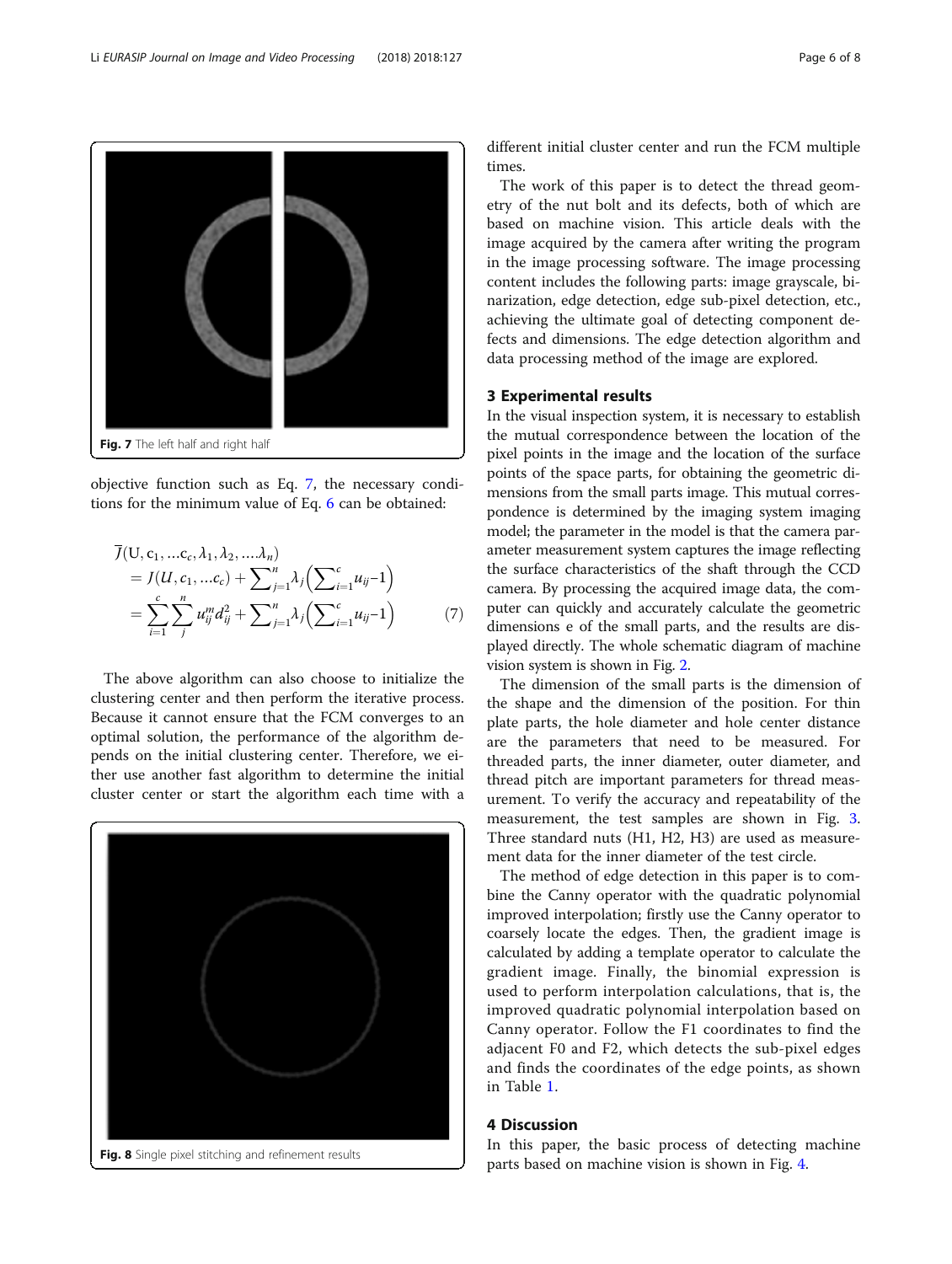

In this paper, the five million pixel camera with industrial practical value is used to analyze the accuracy of sub-pixel; the results after binarization of sample images are shown in Fig. [5.](#page-4-0) And use the interpolation method before binomial modified and after binomial modified based on Canny operator to sub-pixel locate the inner diameter and outer diameter of the test sample shown in Fig.  $6<sub>o</sub>$  $6<sub>o</sub>$ .

Regardless of the least-squares method commonly used for circle fitting or the algorithm used in this paper, it requires a single pixel at the edge. To facilitate grammatical expression, the system divides the circle in the image into two parts with a straight line passing through the center and perpendicular to the  $y$ -axis firstly, and it is shown in Fig. [7.](#page-5-0) After single-pixel refinement as shown in Fig. [8,](#page-5-0) the edges of the image are all optimized to the desired single-pixel edge and relatively complete, to facilitate the calculation of the inner hole diameter in the next step.

(1) This paper designs two sets of experimental comparisons. The previous algorithm and the improved algorithm are tested and run by using MATLAB. Through visual and data comparison, it is judged whether the improved algorithm achieves the desired effect of this paper. Extracting sub-pixel coordinates and fitting a circle with least

Table 2 Inner diameter of three test components

| Measurement times | Component<br>h1 Central<br>hole (mm) | Component<br>h <sub>2</sub> Central<br>hole (mm) | Component<br>h <sub>3</sub> Central<br>hole(mm) |
|-------------------|--------------------------------------|--------------------------------------------------|-------------------------------------------------|
|                   | 3.403                                | 3.408                                            | 3.408                                           |
|                   | 3.404                                | 3.407                                            | 3.408                                           |
| Β                 | 3.403                                | 3.407                                            | 3.407                                           |
| 4                 | 3.403                                | 3.407                                            | 3.407                                           |
| Average value     | 3.403                                | 3.407                                            | 3.407                                           |
| Measured value    | 3.372                                | 3.413                                            | 3.418                                           |

squares is used to find the diameter of a circle. If the higher measurement accuracy is needed, the system can also use partial close-ups to capture images. It can be seen using the machine vision technology to perform 5 measurements of the sample data as shown in Fig. 9. There are three values compared in Fig. 9 such as the standard value, the measured value using the sub-pixel algorithm measurement, and the measured value using the improved algorithm in this article. The measurement error of the sub-pixel algorithm is 0.0314, 0.0304, 0.0304, 0.0315, and 0.0305, while the error of the improved algorithm in this paper is 0.0108, 0.0110, 0.0107, 0.0108, and 0.0108. The average error was improved from 0.0305 to 0.0108. Under the same threshold conditions, the improved sub-pixel edges detect more pixels, the edges looked finer, and the improved edge detection effect is better than the improved edge detection effect.

(2) The inner circle of the three nut samples is subpixel-positioned by using this algorithm, sub-pixel coordinates are extracted, and the circle diameter is obtained by fitting the circle by least squares method. The inner diameter data is measured as shown in Table 2. The average of the three measured samples (actual measured values) are 3.403 (3.372), 3.407 (3.413), and 3.407 (3.418), and the average error values are 0.021, 0.015, and 0.011 respectively. According to the test results, the detection method proposed in this paper satisfies the detection requirements.

# 5 Conclusions

This paper discusses the measurement of micro-miniature parts based on machine vision. The binomial interpolation sub-pixel algorithm is analyzed and optimized. Finally, the Cannes operator is used as the edge coarse positioning and the binomial interpolation is used to improve the